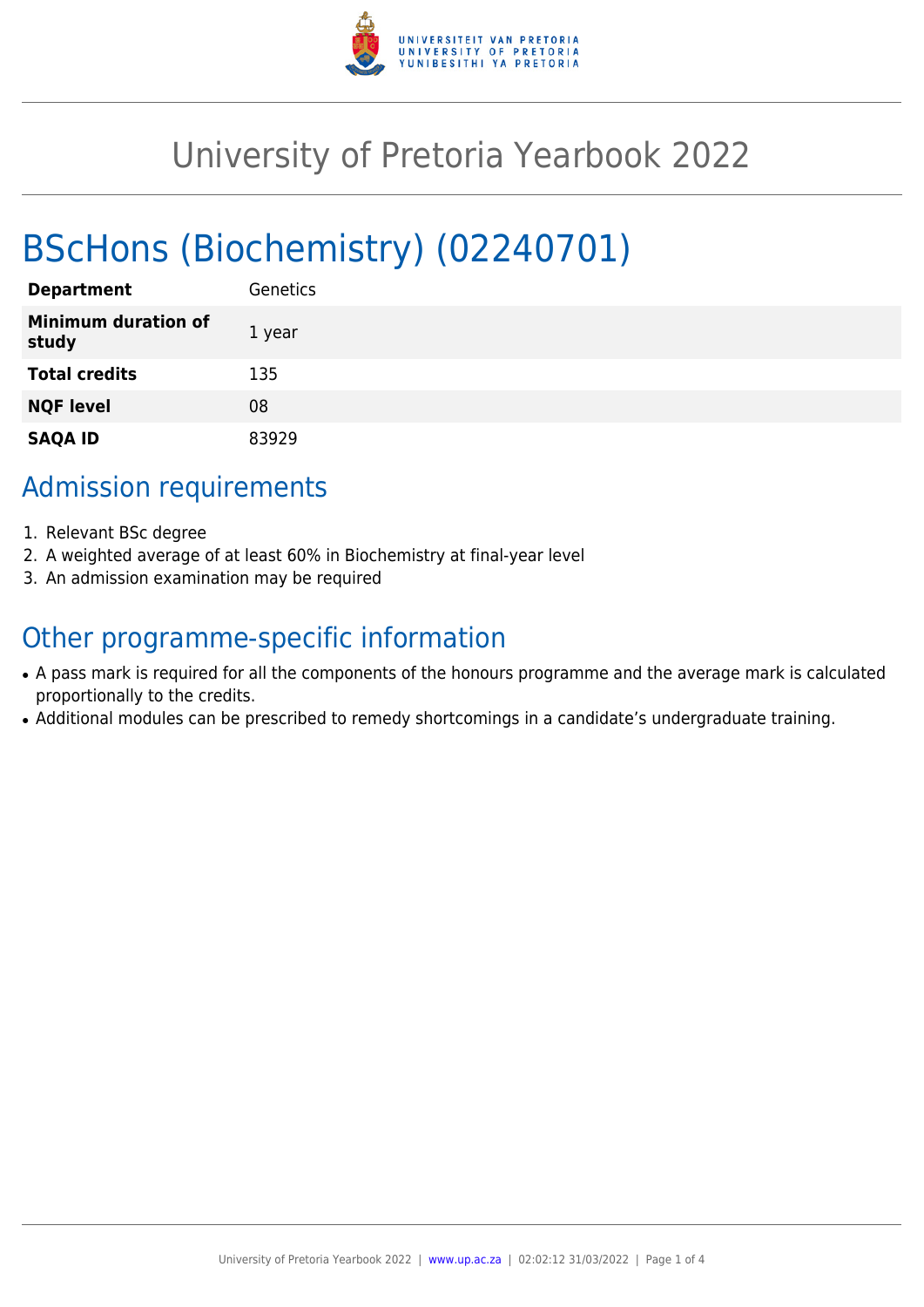

# Curriculum: Final year

#### **Minimum credits: 135**

#### **Additional information:**

Suitably qualified candidates may also apply for the interdepartmental BScHons Biotechnology (Code 02240393) with a registration in the Division of Biochemistry. For more information, please refer to the programme information for the BScHons Biotechnology.

## **Core modules**

#### **Scientific communication 771 (BCM 771)**

| <b>Module credits</b>         | 15.00                                           |
|-------------------------------|-------------------------------------------------|
| <b>NQF Level</b>              | 08                                              |
| <b>Prerequisites</b>          | No prerequisites.                               |
| <b>Contact time</b>           | 1 discussion class per week, 1 seminar per week |
| <b>Language of tuition</b>    | Module is presented in English                  |
| <b>Department</b>             | Biochemistry, Genetics and Microbiology         |
| <b>Period of presentation</b> | Year                                            |

#### **Module content**

Students are guided to collect relevant and up-to-date literature on broad topics from databases using referencing software, and to select and condense relevant papers into the outline for a literature review. Critical reading of research papers, article discussions and presentations. Scientific writing and presentation skills.

### **Research project and report 773 (BCM 773)**

| <b>Module credits</b>                 | 60.00                                    |  |
|---------------------------------------|------------------------------------------|--|
| <b>NQF Level</b>                      | 08                                       |  |
| <b>Prerequisites</b>                  | No prerequisites.                        |  |
| <b>Contact time</b>                   | 1 other contact session per week         |  |
| <b>Language of tuition</b>            | Module is presented in English           |  |
| <b>Department</b>                     | Biochemistry, Genetics and Microbiology  |  |
| <b>Period of presentation</b>         | Year                                     |  |
| <b>Research methods 774 (BCM 774)</b> |                                          |  |
| <b>Module credits</b>                 | 25.00                                    |  |
| <b>NQF Level</b>                      | 08                                       |  |
| <b>Prerequisites</b>                  | No prerequisites.                        |  |
| <b>Contact time</b>                   | 2 Practicals/Discussion classes per week |  |
| <b>Language of tuition</b>            | Module is presented in English           |  |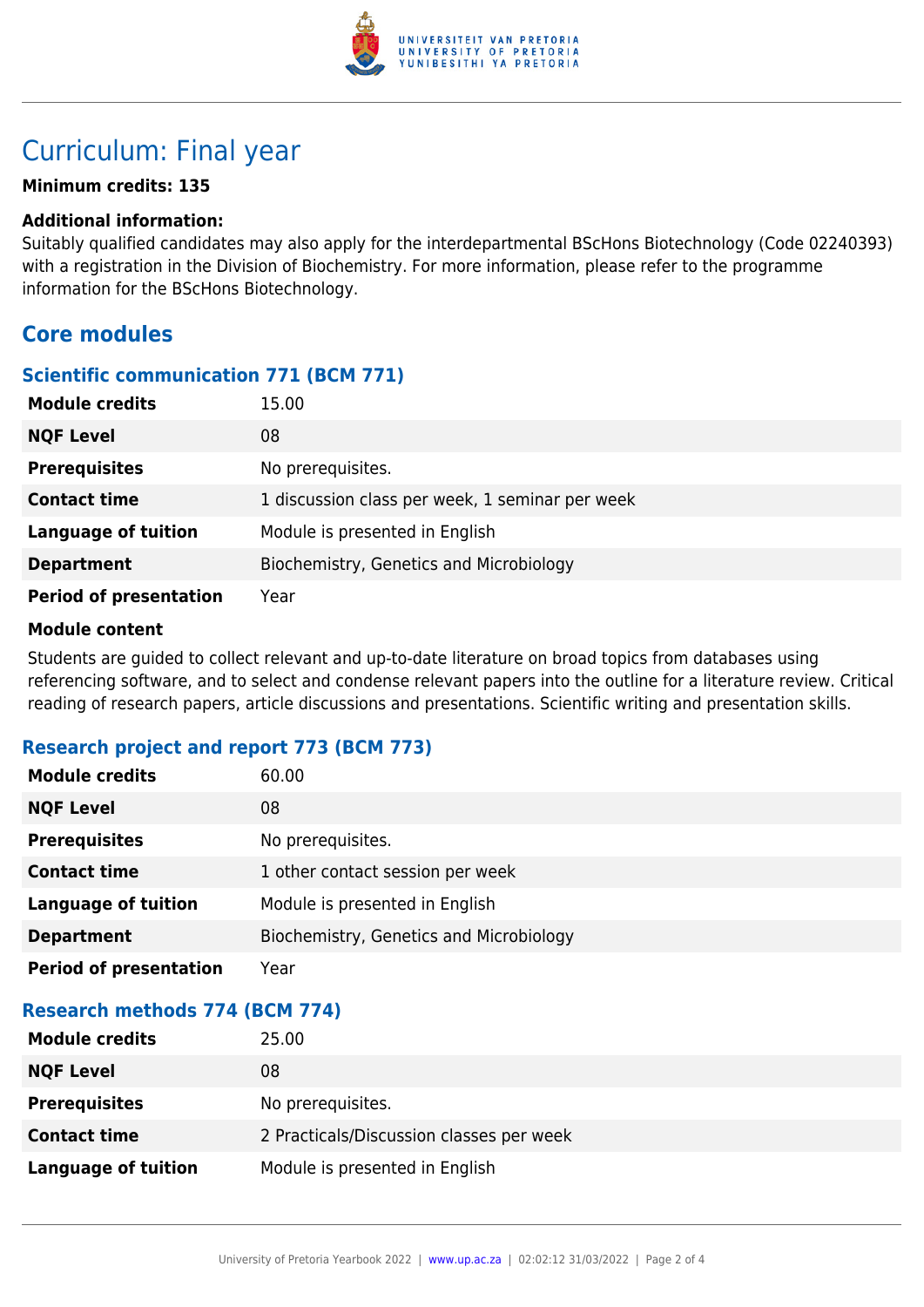

#### **Period of presentation** Year

#### **Module content**

Students are guided through the methodology of research planning and data handling. They are given hands-on and in-depth practical experience in a range of biochemcial and molecular biological techniques.

### **Advanced biochemistry 775 (BCM 775)**

| <b>Module credits</b>         | 20.00                                        |
|-------------------------------|----------------------------------------------|
| <b>NQF Level</b>              | 08                                           |
| <b>Prerequisites</b>          | No prerequisites.                            |
| <b>Contact time</b>           | 1 Practical or 2 Discussion classes per week |
| <b>Language of tuition</b>    | Module is presented in English               |
| <b>Department</b>             | Biochemistry, Genetics and Microbiology      |
| <b>Period of presentation</b> | Year                                         |

#### **Module content**

This module covers current topics in biochemistry, selected due to their applications in academia and industry. The course has a clear focus on research induction, providing students with the opportunity for individual learning in a laboratory environment. Ethical and philosophical issues in the broader field of the cellular and molecular sciences are also addressed.

### **Molecular and cellular biology 721 (MLB 721)**

| <b>Module credits</b>         | 15.00                                   |
|-------------------------------|-----------------------------------------|
| <b>NQF Level</b>              | 08                                      |
| <b>Prerequisites</b>          | No prerequisites.                       |
| <b>Contact time</b>           | 2 discussion classes per week           |
| <b>Language of tuition</b>    | Module is presented in English          |
| <b>Department</b>             | Biochemistry, Genetics and Microbiology |
| <b>Period of presentation</b> | Year                                    |

#### **Module content**

Principles and applications of recombinant DNA, and other novel molecular and genomics technologies, to address questions in the biological sciences and/or biotechnology. Strong emphasis is placed on the principles of research planning, including identifying suitable research objectives, formulating a research strategy and understanding the relevance and feasibility of research. The module is assessed by means of a research project proposal, conceived and formulated by each student. The proposal must focus on the use of molecular technologies in addressing realistic questions in biology and/or biotechnology. There is also an oral defense of the project proposal.

This module is jointly presented in the Departments of Biochemistry, Genetics and Microbiology and Plant and Soil Sciences.